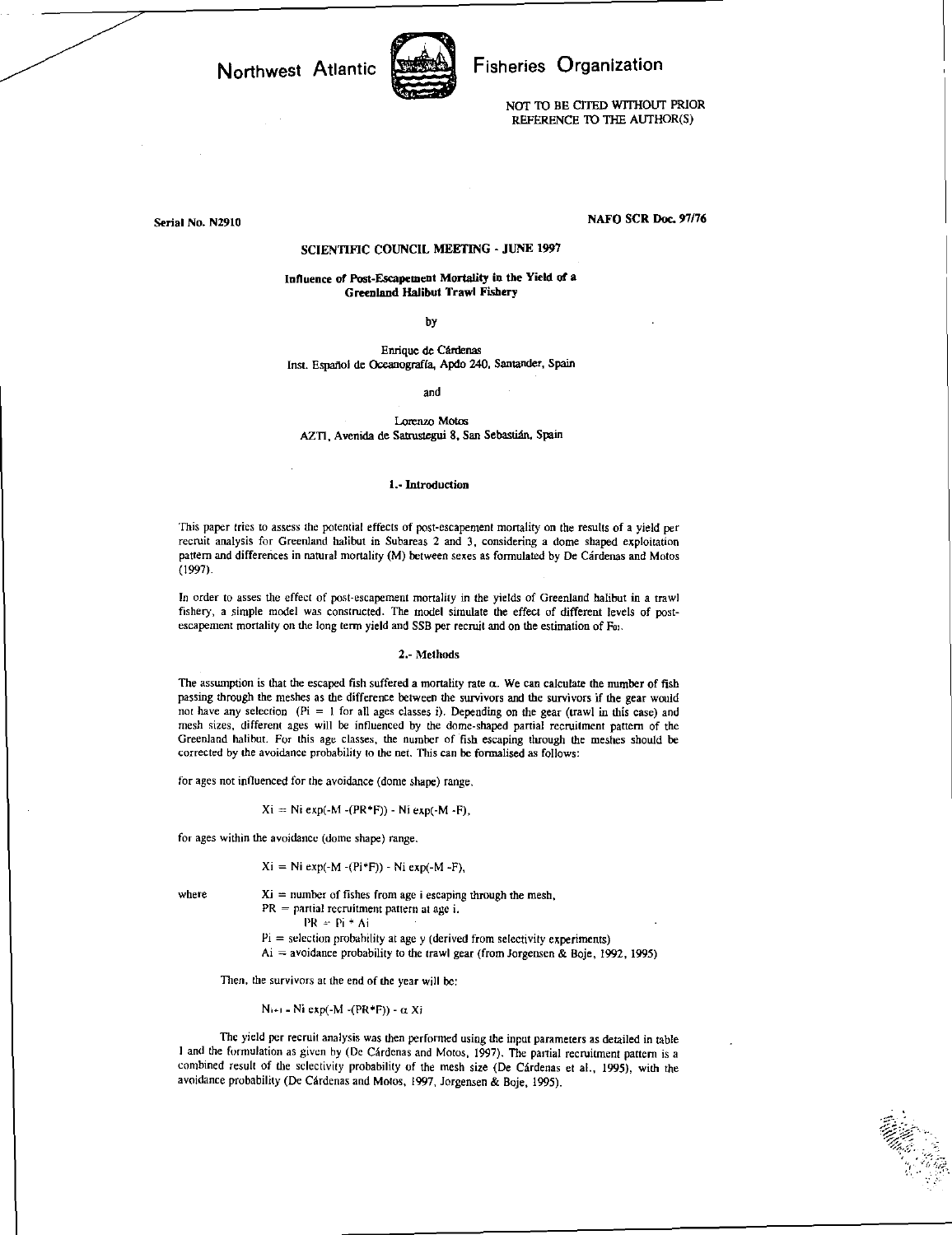### 3.- Results

Results are presented in table I and *Figures I* to 4.

Table 2 present the yields and SSB per recruit at the biological reference point of For.

*Figures 2 to* 5 present the consequences of 0%, 10%, 20% and 30% post-escapement mortality, when comparing the yields and ssb per recruit of 205mm mesh size gear relative to 130mm. *Table 2* also shows the losses in yield per recruit and biomass per recruit at the different levels of post-escapement mortality.

The results show that the problem of post-escapement mortality can be important for the management of this an other similar fisheries. The consequence of not accounting the post-escapement mortality in the deaths when we are managing the fishery at a certain level (let's say Fo.i), is that we are overfishing the population, i.e. at an F level close to F<sub>nux</sub> calculated when post-escapement mortality is not negligible, i.e. 20% *(Table I)* 

### **4.-** References.

Anon. 1997. Scientific Council Reports 1996. NAFO: 226pp.

De Cárdenas, E. 1996. The female ratio as an indicator of sexual differences in mortality of Greenland halibut *(Reinhartius hippoglossoides)* at age 8+. *NAFO SCR Doc.* 96/35 Ser. No N2710: lOpp.

De Cardenas, E., A. Avila de Melo, S. Iglesias and F. Saborido. 1995. Selectivity of 130 mm mesh size in deep sea bottom trawl fishery in NAFO Regulatory Area. *NAFO SCR Doc.* 95/47 Ser. No N2558: 7pp. •

Fernández A. and E. de Cárdenas. 1985. La relación entre la longitud total, el contorno y la selectividad de la merluza del Cantabrico y Galicia. *Dol. Inst. Esp. Ocean.* 2 (3): 69-75.

Jorgensen, O.A. and J. Boje, 1992. A Comparison of the Selectivity in Trawl and Long-Line Fishery for Greenland Halibut. NAFO SCR 92/53 N2105. 5pp.

Jorgensen, O.A. and J. Boje, 1995. A Comparison of the Selectivity in Trawl and Long-Line Fishery for Greenland Halibut. In *Deep-water fisheries of the North Atlantic oceanic slope.* Ed. Hopper A.G. Academic Publishers (Netherlands).

Junquera, S. and F. Saborido-Rey, 1995. Temporal and spatial variation in length at maturity in 3LM and 3NO Greenland Halibut. NAFO SCR 95/9 N2538. 7pp.

De Cárdenas, E. and L. Motos, 1997. Yield per Recruit for Greenland Halibut in Subareas 2 and 3, Considering a Dome Shaped Exploitation Pattern and Differences in Natural Mortality (M) Between Sexes. NAFO SCR 97/33 N2865. 7pp.

*Table 1:* Outputs of the y/r analysis. Values of yield and ssb per 1000 recruits are given for the F<sub>01</sub> and F<sub>max</sub> reference points. The long term gains obtained with relation to the 130mm mesh size level are also shown as the ratio between the values for 205 mm mesh size and the values for 130 mm mesh size.

| imortality level |                               | 130mm mesh size |      |       | 205mm mesh size |      |             | ratio 205mm/130mm |                   |             |
|------------------|-------------------------------|-----------------|------|-------|-----------------|------|-------------|-------------------|-------------------|-------------|
| escape           | <b>RBP</b>                    | ref. F          | v/τ  | ssb/r | effort level    | v/r  | $s$ sb/ $r$ | effort ratio      | y/r ratio         | ssb/r ratio |
|                  | 0 F01                         | 0.31            | 264  | 1056  | 0.67            | 311  | 1423        | 2.16              | $\overline{1.18}$ | 1.35        |
|                  | Fmax                          | 0.51            | 281  | 354   | 1.26            | 334  | 497         | 2.47              | 1.19.             | 1.40        |
|                  | $0.1$ <b><math>F01</math></b> | 0.281           | 2431 | 1153  | 0.47            | 2231 | 1665        | 1.681             | 0.921             | 1.44        |
|                  | Fmax                          | 0.45            | 256  | 4491  | 0.80            | 238  | 765         | 1.80              | 0.93              | 1.70I       |
|                  | $0.2$ [F01]                   | 0.26            | 224  | 1247  | 0.35            | 1711 | 1854        | 1.37              | 0.76              | 1.49        |
|                  | Fnax                          | 0.40            | 235  | 545   | 0.55            | 180  | 1037        | 1.38 <sup>1</sup> | 0.77              | 1.90        |
|                  | 0.3 F01                       | 0.24            | 207  | 1332  | 0.281           | 138  | 1988        | 1.18              | 0.67              | 1.49        |
|                  | Fmax                          | 0.351           | 218  | 637   | 0.41            | 144  | 1227        | 1.16              | 0.66              | 1.93        |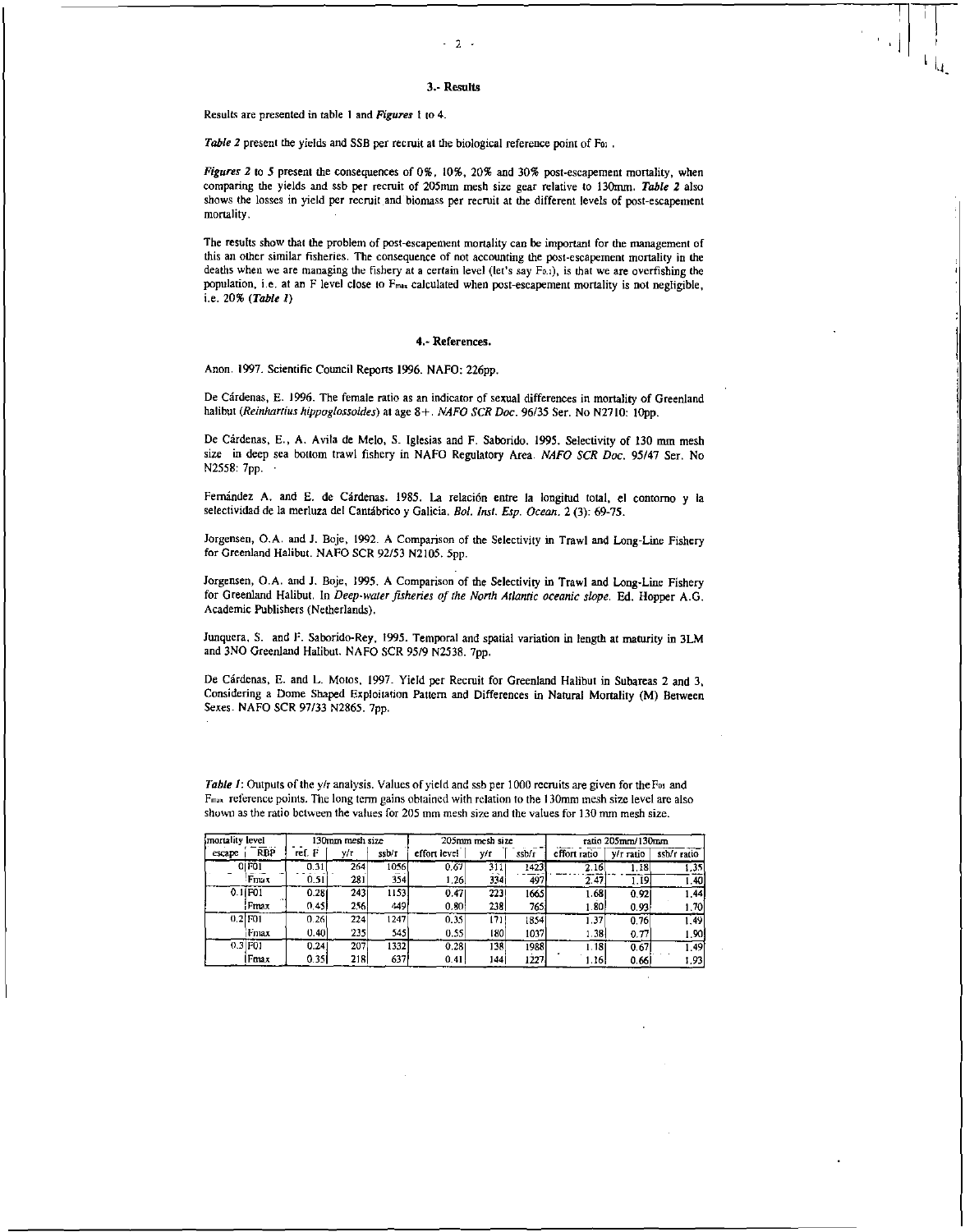

Figure I: Plots of yield per (1000) recruit and SSB per (1000) recruit for the Greenland halibut population under the two exploitation scenarios: 205mm mesh size trawl and 130mm mesh size trawl. PR not scaled to 1, so the plot shows the effort level necessary to achieve the yields and ssb per recruit relatively to the 130 mm mesh size.



Figure 2: Yield per recruit and SSB per recruit curve when a 10% escapement mortality is assumed. The plot shows the effort level necessary to achieve the yields and ssb per recruit relatively to the 130 mm mesh size.

3